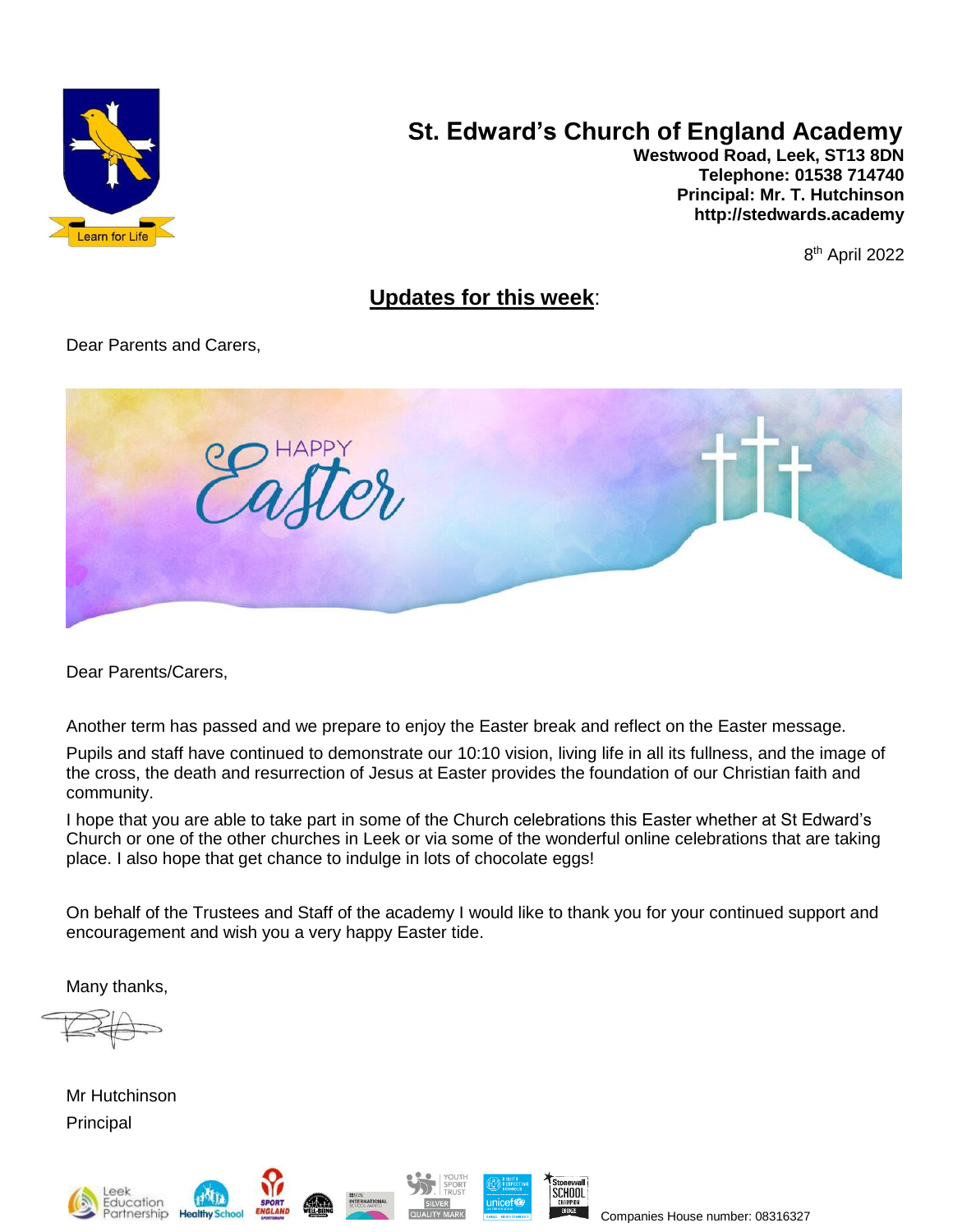# **Updated Covid-19 Guidance:**

On Tuesday 29 March, the Secretary of State for Health and Social Care, Sajid Javid, set out the next steps for living with COVID-19 in England from Friday 1 April.

## **Updated guidance states:**

- Children and young people who are unwell and have a high temperature should stay at home and avoid contact with other people. They can go back to school, college or childcare when they no longer have a high temperature, and they are well enough to attend
- Adults with a positive COVID-19 test result should try to stay at home and avoid contact with other people for 5 days, which is when they are most infectious.
- For children and young people aged 18 and under, the advice will be 3 days

The population now has much stronger protection against COVID-19 than at any other point in the pandemic. This means we can begin to manage the virus like other respiratory infections, thanks to the success of the vaccination programme and access to antivirals, alongside natural immunity and increased scientific and public understanding about how to manage risk.

## **For education and childcare settings from Friday 1 April:**

Regular asymptomatic testing is no longer recommended in any education or childcare setting, including in SEND, alternative provision and children's social care settings.

The UK Health Security Agency (UKHSA) will publish new guidance. Most of the specific COVID-19 guidance for education and childcare settings will be withdrawn from GOV.UK on Friday 1 April.

# **Thank You, Good Bye and Welcome:**

At the end of this half term we are saying a big thank you and good bye to some long serving and very committed members of the Academy staff.

Mrs Strong who has served as SENDCo diligently for many years is retiring. She has supported so many pupils and their families in her work and we wish her every happiness as she leaves the Academy.

Mrs Jenkinson who has supported Mrs Strong in the Additional Needs team will also be leaving the academy to pursue a new career shortly after the holiday. Her work as a Teaching Assistant and in support and guiding our team of teaching assistants has supported the lives and learning of so many young people. We all wish her well.

We would also like to welcome Mrs Stubbs who will start a new role as the Faculty Leader for Additional Needs after the Easter. She will lead the team of teaching assistants and ensuring that the Academy provision for our SEND pupils goes from strength to strength from the great foundations put in place by her predecessors.

# **PFA Fashion Show:**

The Friends of St Edward's (PTFA) are hosting a live fashion sale on Thursday 28<sup>th</sup> April at 7 pm at St Edward's Academy. Tickets are available for £5 via ParentPay this includes a glass of fizz or a soft drink on entry. Tickets can also be purchased at, No 58 Ladies Boutique, Leek.

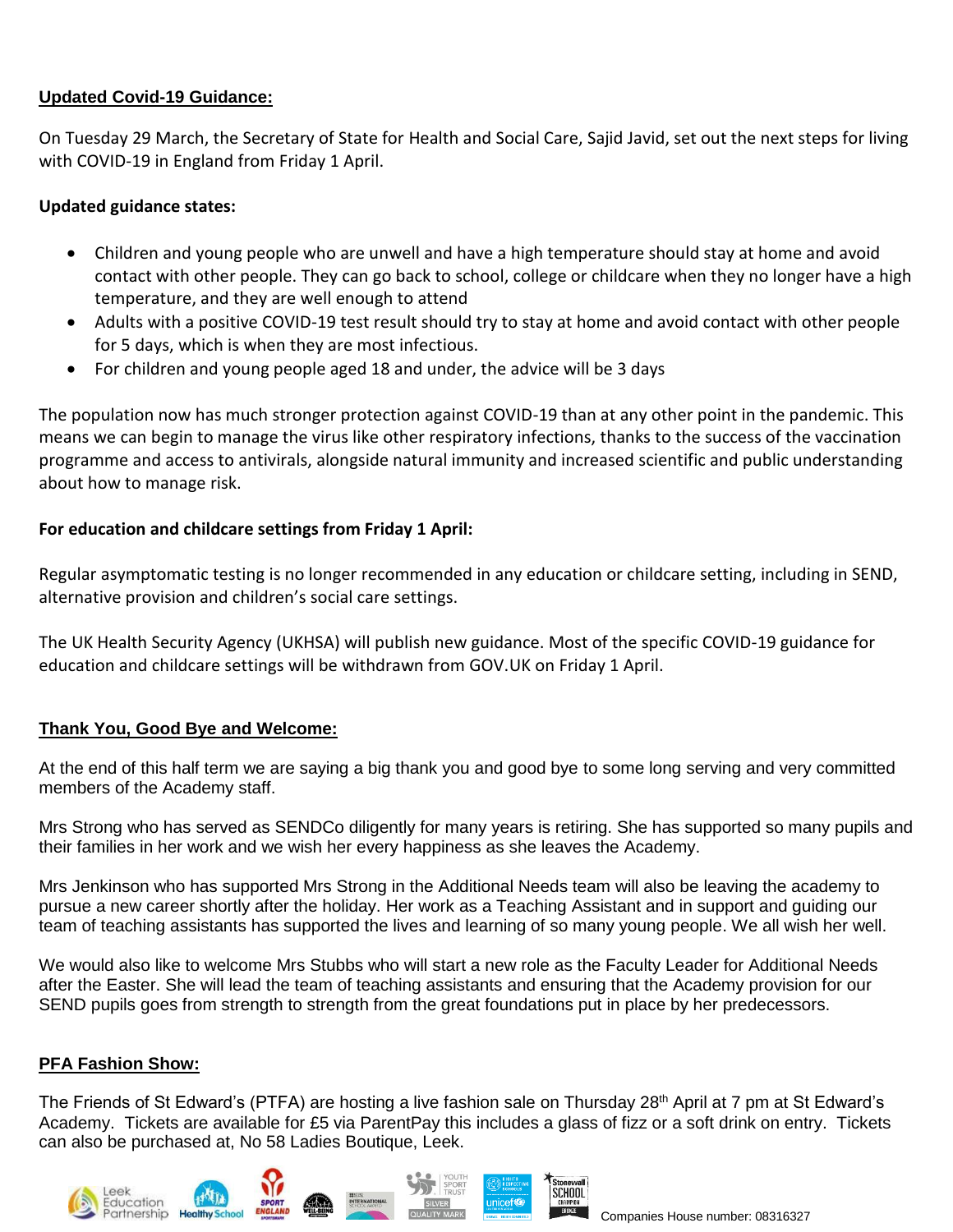# **5p Challenge**

The Friends of St Edwards have extended the deadline for the 5p challenge to Friday 27<sup>th</sup> May, so keep filing those bottles.

## **Forthcoming trips and visits:**

We have a number of trips and visits arranged for the summer term. Further information will be provided regarding these for you as parents and carers specific to each trip as and when required.

- **Y5 Peak Wildlife**
	- o 26/04/2022 Ed, El & Is
	- o 28/04/2022 Ne, Ni & Fl
- •
- **Y6 Cornwall**
	- $\circ$  19 24 June 2022
- **Y7 Dovedale**
	- $\circ$  27/06/2022 FI & Ni
	- $\circ$  28/06/2022 Is & Ne
	- $\circ$  01/07/2022 Ed & El
- **Y8 Camp**
	- $\circ$  4 8 July 2022
- **Reward Day Trips**
	- o 11/07/2022 Y7 (Cinebowl/I-skate)
	- o 12/07/2022 Y5 (Cinebowl/I-skate)
	- o 13/07/2022 Y6 (Cinebowl/I-skate)
	- o 15/07/2022 Y8 (Alton Towers)

#### **Parent Pay Accounts**

Please can you check your Parent Pay Accounts for your children on a regular basis regarding lunch monies and trip expenditure.

#### **Chewing Gum in the Academy:**

Chewing gum is banned within the Academy. Please can you ensure pupils do not bring chewing or bubble gum into the Academy at any time. Many thanks for your support on this.

#### **Uniform in the Academy:**

Please can I remind all parents/carers that pupils are to wear full school uniform (or full school PE kit when they have PE lessons) when attending the Academy.

The Academy Uniform policy is present on the Academy website. If you have any queries about this please use the